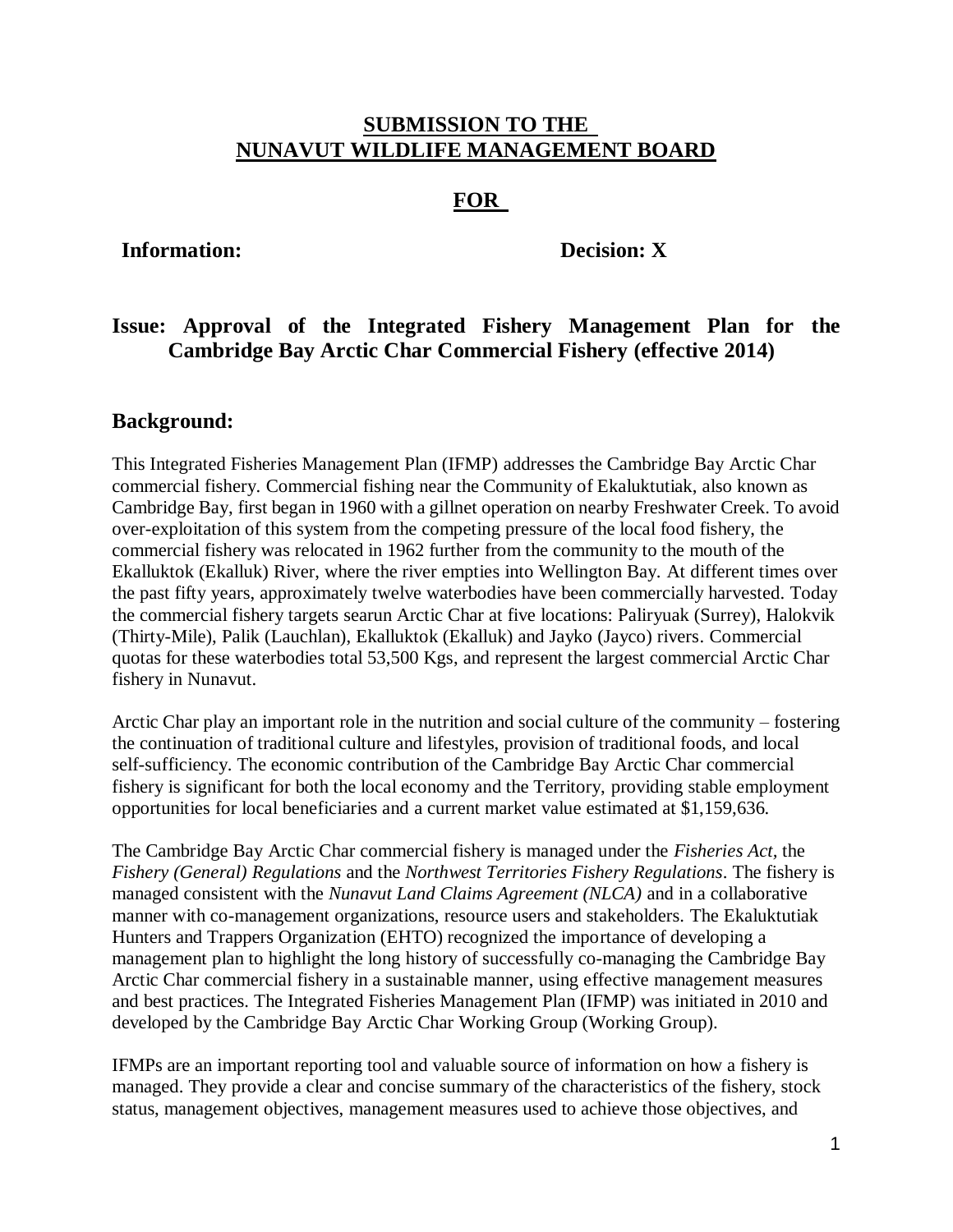criteria by which objectives are to be measured. Management objectives have been developed by the Working Group and other stakeholders, and all management measures including shared stewardship arrangements and best practices outlined in the IFMP are currently in place for the fishery.

The draft Cambridge Bay Arctic Char commercial fishery IFMP has been developed in support of a longer term planning approach to fisheries management. Key to this is the adoption of "evergreen" IFMPs (i.e. no set end date). Information requiring regular updates is to be contained in appendices and the main body of the IFMP is to be revised only if there are major changes to the fishery or a significant number of changes accumulate over time.

Members of the Working Group include the EHTO, Kitikmeot Foods Ltd., commercial fishers, community elders, Nunavut Department of Environment – Fisheries and Sealing Division, and Fisheries and Oceans Canada (DFO). Youth from the local high school are encouraged to participate as a sitting member of the Working Group. Co-chaired by the EHTO and DFO, the Working Group developed a Terms of Reference to guide the development of the IFMP for the Cambridge Bay Arctic Char commercial fishery (provided in both Inuktitut (Attachment 1) and English (Attachment 2)).A letter of support from the Nunavut Wildlife Management Board (NWMB) was received by the Working Group in 2011 expressing support for the initiative of the Working Group and development of a management plan (Attachment 3, Inuktitut and English). The Working Group reports its progress to its member organizations as well as the NWMB, Kitikmeot Regional Wildlife Board, and Nunavut Tunngavik Incorporated.

The draft Cambridge Bay Arctic Char commercial fishery IFMP has been developed through the collaboration of co-management organizations, resource users and stakeholders. This initiative has been led by the EHTO through a series of Working Group meetings since March 15, 2010. Working Group meetings have occurred regularly and each meeting has been accompanied by public consultations with resource users and stakeholders. Discussions focused on stock conservation of Arctic Char populations, monitoring of fishing activities, licence conditions, compliance and harvest reporting. These discussions highlighted the key management issues, formulated the long-term and short-term objectives of the fishery, and demonstrated the importance of the management measures and best practices currently in place in the fishery. Various sections of the IFMP were presented as they were drafted, and revised according to discussions and feedback at Working Group meetings and public consultations.

The complete draft IFMP was provided to Working Group members in advance of the most recent Working Group meeting (October 30, 2013). Each section of the draft IFMP was reviewed in details and approved by the Working Group. It was agreed that the IFMP would be co-submitted by the EHTO and DFO on behalf of the Working Group, reflecting the successful collaboration, engagement, and contribution of the community and the various resource users and stakeholders that make up the Working Group. Along with meeting minutes, on November 13, 2013 the draft IFMP was distributed to the NWMB, NTI and other stakeholders for their information and further consideration.

Written comments on the draft IFMP were requested by all recipients by November 27, 2013. The final draft reflects the goals, issues and objectives identified by the EHTO, commercial fishers, and